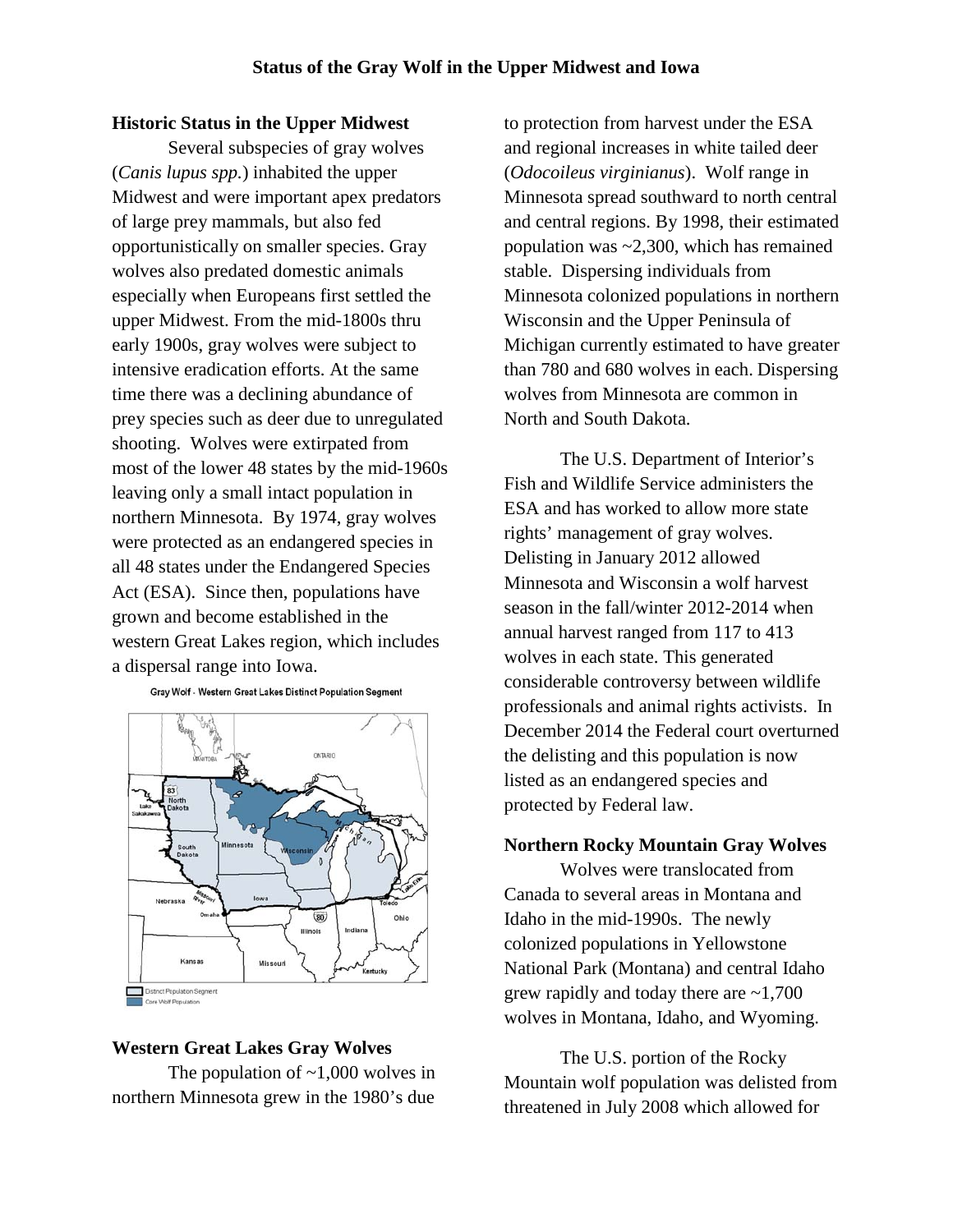legal harvest under approved state management plans, however an injunction by animal rights activists placed them back on the Threatened List preventing harvest. Court disputes between activist groups, ranchers, and government agencies continued for the next few years. The gray wolf was officially delisted from endangered and threatened on 6 March 2009. Many western states allow wolves to be readily killed if there is concern for the welfare of livestock.

# **Gray Wolf Status in Iowa**

Two subspecies of gray wolves occurred in Iowa, the Great Plains wolf (*Canis lupus nubilus*) which followed bison herds on the plains, and the eastern timber wolf (*Canis lupus lycaon*) which inhabited more wooded areas. The gray wolf is designated as a furbearer under the Iowa Code likely because they were not clearly separated from the coyote in early bounty legislation. As a federally listed endangered species, take is prohibited under the ESA and the Iowa harvest season is closed.

As the Western Great Lakes wolf population grew in the mid-1990s, a few wolves were appearing in west-central Wisconsin and southeast Minnesota, ~75 miles from the Iowa border (Fig. 1). It is very likely major river corridors, especially the Mississippi River, in this tri-state region (MN, WI, IA) serve as travel corridors for wolves. This Driftless region is relatively rugged and there is some habitat conducive to wolves, however most of Iowa is considered unsuitable habitat.

# **Gray Wolf Reports in Iowa**

There have been several reports of wolves since 2004 primarily in eastern and northern counties and a few have been confirmed with tracks, pictures, or sightings by experienced person(s) (Fig. 2). In 2010, two wolf-like animals were taken in Sioux and Guthrie County. In 2014, two female wolves were shot in Buchanan and Jones County. The wolves shot in 2014 weighed close to 70 pounds, neither had welped, and were estimated to be 2 years old. DNA evidence from one indicated it was from the Western Great Lakes wolf population. It is likely both of these wolves travelled into Iowa from MN, WI, or MI.

Reports from surrounding states also suggest wolves are traveling through Iowa. In 2002, a wolf was shot in Houston County, Minnesota, which is adjacent to Allamakee County in northeast IA. Rodney Rovang, manager of the Effigy Mounds National Monument, has observed occasional wolf tracks over the past decade in Allamakee County. Wolves have been seen or shot in Missouri from 2000-2014, one of which was a radio-collared animal that dispersed 600 miles south from Michigan, and 2-4 wolves were sighted in Illinois in 2014. Dispersing wolves from MN or WI will likely continue to occur in Iowa. However there is not a breeding population at this time and is unlikely given the lack of suitable habitat. Coyotes, large dogs, and gray wolves appear similar at a distance so hunters and reporting individuals need to be careful in their identification. More information on identifying wolves vs coyotes is available on the Iowa DNR's website under 'occasional wildlife visitors'. If you encounter a wolf